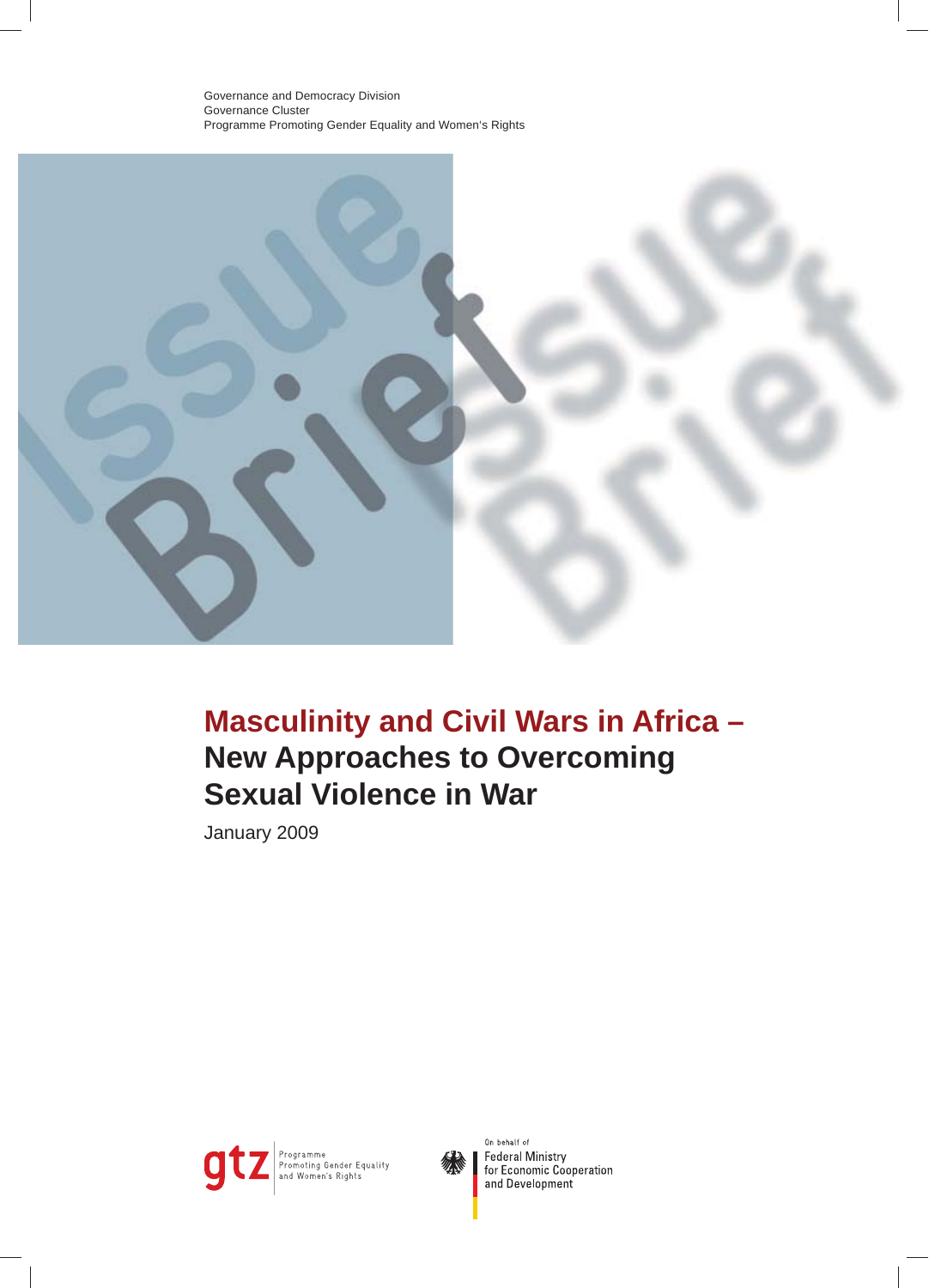### **Published by**

Deutsche Gesellschaft für Technische Zusammenarbeit (GTZ) GmbH Postfach 5180 65726 Eschborn T +49 61 96 79-0 F +49 61 96 79-11 15 E info@gtz.de

I www.gtz.de

Governance and Democracy Division Governance Cluster Programme Promoting Gender Equality and Women`s Rights

**Responsible** Jörg-Werner Haas

**Text**

Dr. Rita Schäfer

**Translation** Dr. Marianne Scholte

#### **Contact person**

Christine Brendel

- T +49 61 96 79-41 21
- F +49 61 96 79-6126
- E christine.brendel@gtz.de
- I www.gtz.de/gender

**Contact person at the Federal Ministry for Economic Cooperation and Development (BMZ)** Dr. Sabine Lindemann

**Layout** Ira Olaleye, ira@olaleye.de, Eschborn

**Photo p. 3, 5, 7** Laif, Agentur für Photos & Reportagen

**Download** http://www.gtz.de/gender

Eschborn, 2009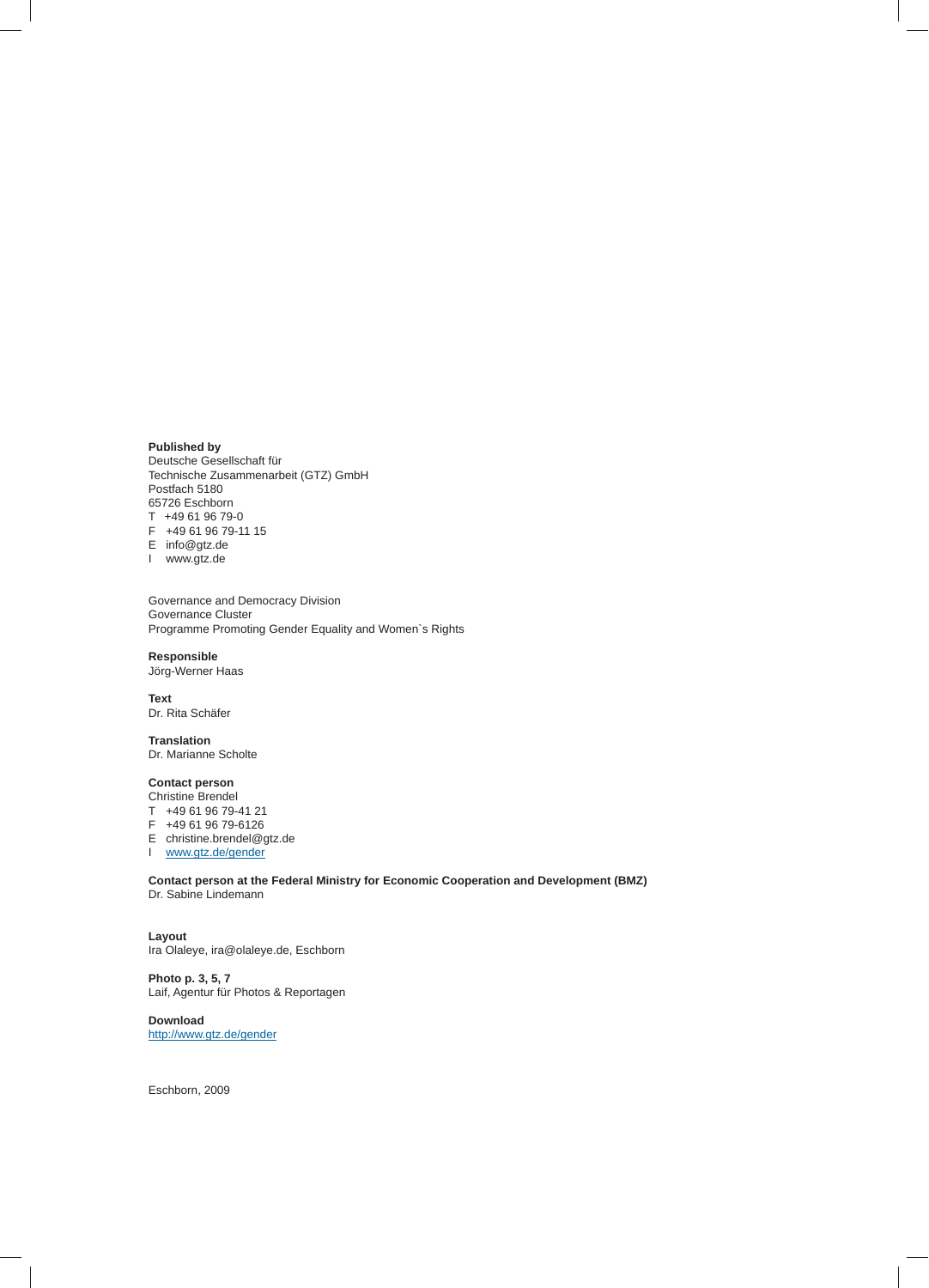# **Masculinity and Civil Wars in Africa – New Approaches to Overcoming Sexual Violence in War**

January 2009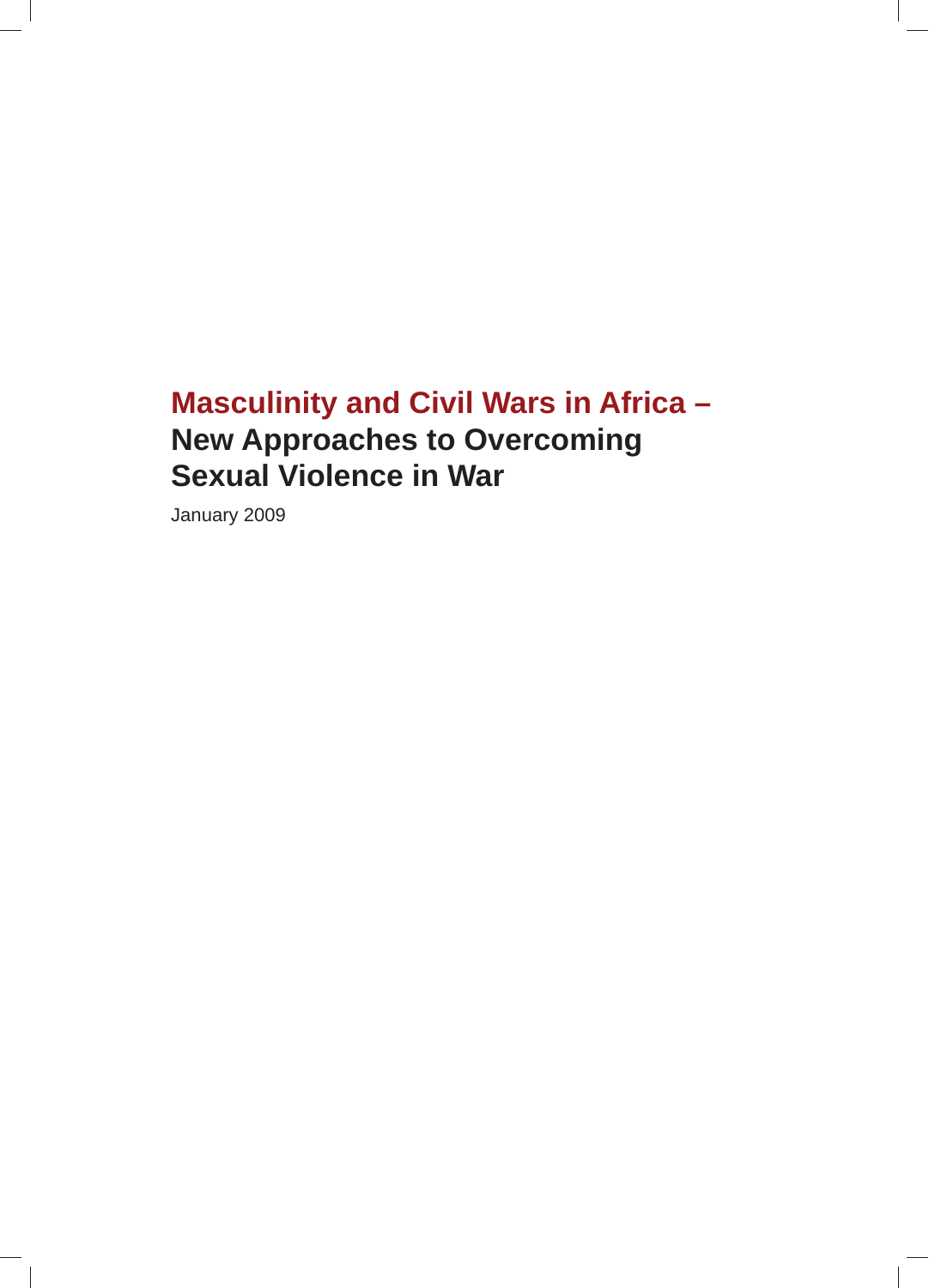**An analysis of the different roles that men and women**  $\blacksquare$ **can play as a confl ict unfolds offers new perspectives to help understand wars and restore peace in post-war societies. Sustainable peace building requires, among other things, contravening the behavioral logic of violent actors and preventing reestablishment of the old discordant social order. The importance of innovative interventions is illustrated by the frequent occurrence of gender-specifi c violence and HIV/AIDS. Also the great propensity of ex-combatants to violence and the reintegration problems of former female combatants work against attempts to develop post-war societies. Therefore, care must be taken that violent warlike activity and the related ideas of masculinity and femininity are not simply carried over into postwar daily life.** 



# **Gender as Key to Understanding Wars in Africa**

African civil wars confront the international community and development cooperation with great challenges. Local, national, and transnational conflict constellations frequently overlap. In many places, the political and economic causes of war are tightly interwoven with structural social problems, including, in particular, gender and generational conflicts, which often intensify hostilities. In order to recognize their local and time-bound characteristics, conflict analyses must take gender hierarchies into account as the core of wide-ranging power relationships.

This requires that gender be understood in a comprehensive sense: as socially formed behavioral patterns and norms that determine the behavior of individuals and social groups. Various behavioral possibilities and boundaries not only characterize the relationship between women and men, but also point to fundamental inequalities between women and between men. Thus, differences between men and between women are based on age and status; family background, ethnicity, religion, economic and social position are also often involved. The interdependencies among these factors influence access to and control over resources. Furthermore, these relationships characterize and reflect political power at the local and national levels. Nevertheless, these structures are not static, but change-able – which entails the danger of conflict escalation, but also presents opportunities for interventions and counter-strategies, for example, through development cooperation.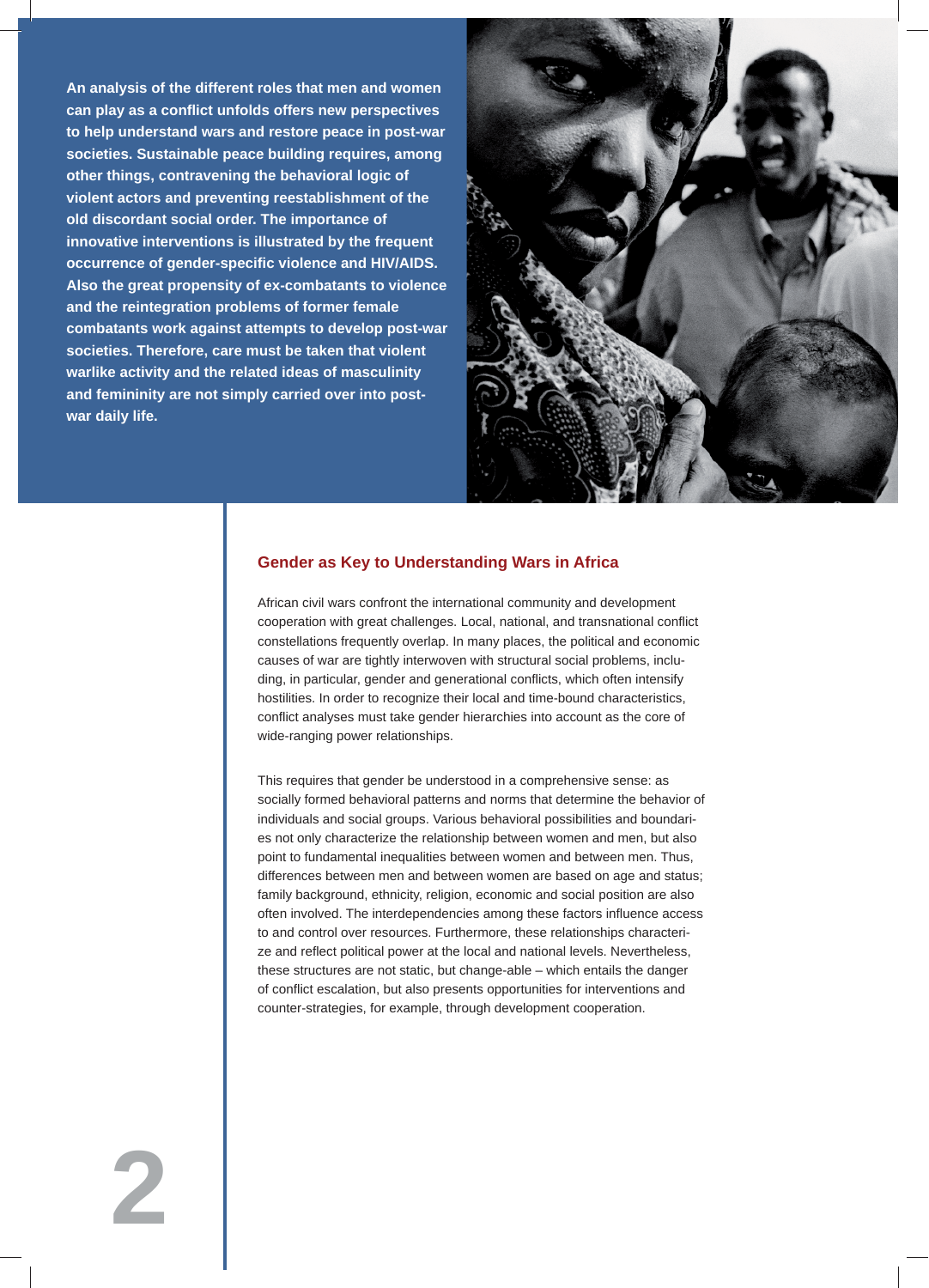# **Gender Confl icts before the Outbreak of War**

Gender differences influence the escalation of violence before the "actual" outbreak of war, the acts of war, and the post-war situations. Thus, belligerents – including governments willing to go to war, guerilla groups, and warlords – choose available gender stereotypes and use them for their own interests. These include the glorification of women as icons of national or ethnic unity and of the symbolically loaded "purity of the nation" and women as guardians of culture and tradition. Such selective interpretations constrict the variety of role models for and self-images of women in pre-war societies. Their range of activity is greatly limited and reduced to that of idealized mothers in need of protection.

At the same time, warmongers manipulate masculinity by interpreting culturally anchored notions of caring family fathers for their own purposes. They put pressure on men to protect their female family members and to resort to weapons in order to defend their own honor. Such mobilization of combat readiness and the simultaneous limitation of diverse gender concepts in pre-war societies have been documented in Sudan, Uganda, the Democratic Republic of Congo, and in the countries in the Horn of Africa.

In several countries, including Sudan and Uganda, warlords were able to draw on the fact that the British colonial rulers had, for decades, systematically conscripted men of selected nomadic tribes into the colonial army - creating regional conflicts, which were not adequately resolved after independence. Given the lack of alternatives, the colonial legacy of militarized masculinity found expression in persistent patterns of violence. In other societies, young men first had to be trained to kill, whereby commanders refused to accept other models of masculinity and ridiculed non-violent conflict resolution or negotiating skills as typically feminine characteristics and upheld militarism as the standard for masculinity.

In the West African civil wars that convulsed Sierra Leone and Liberia in the 1990s, various warmongers were hugely successful. Young fighters in these countries took up weapons in order to remove corrupt political elites who had ruined their countries and robbed them of any future, despite rich mineral resources. In addition, the young fighters targeted powerful old men in the villages who had demanded extremely high bride prices when they married off their daughters. However, marriage, land use rights, and political participation were prerequisites for recognition as full men. This was systematically denied to young, low-ranking men, which is why they joined the guerilla groups.

**Manipulation of gender stereotypes: mobilising men to fight**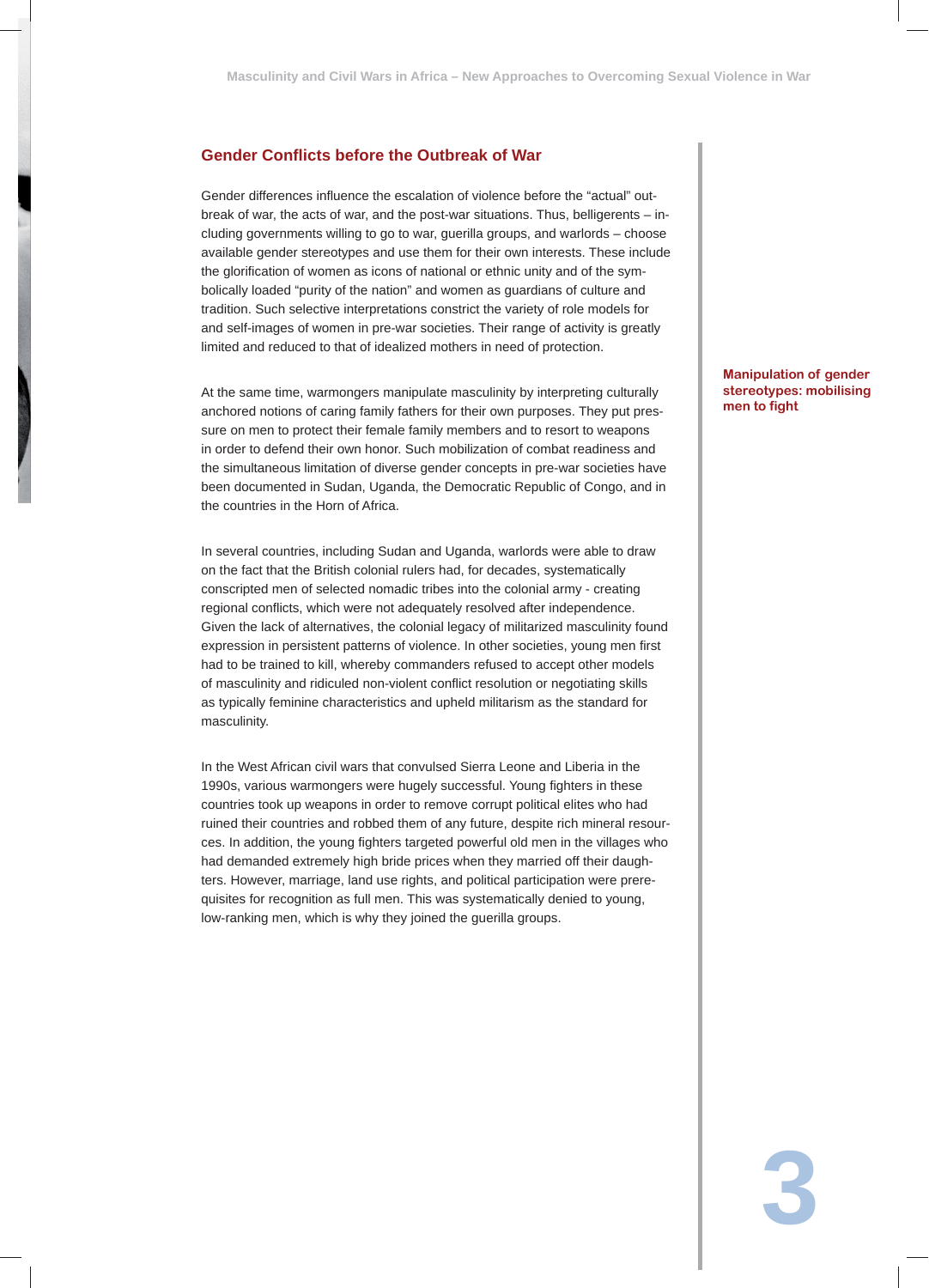## **Masculinity and Violence in Civil Wars**

Such social conflicts were exploited by unscrupulous warlords in West Africa – above all, Charles Taylor – when they mobilized the young men's willingness to fight lawlessness and exploitation and used it for their own purposes. They established new hierarchies between young and older men, when they trained young men to be commanders who brutally disempowered old authorities. On the orders of their backers, the com-manders systematically employed (mass) rape of the women and girls of their respective opponents as a war tactic. They thus derided the male family members as failures and undermined the social cohesion of their respective enemies. Many young men were coerced into violence against their own family members and then forcibly recruited. This made it almost impossible for them to return to their family of origin. Many women and girls were abducted as sex slaves or "bush wives," whereby young militiamen and soldiers usurped the control over their sexuality and fertility – a privilege previously reserved only for older, highranking men.

Some young girls joined the militias more or less voluntarily in order to escape forced marriages, among other things. In fact, they had to take on numerous different tasks, such as participation in combat missions and raids, weapon and munitions transport, intelligence services, torture, robbery and plundering, provision of basic daily supplies, care of the wounded, and sexual services. On the one hand, their tasks were tied to female role models; on the other hand, they thwarted these. Only in exceptional cases did young women take over leadership positions and command male fighters. In many guerilla units, new hierarchies developed among the women, for example, between the lovers of commanders and sex slaves, who were degraded to the status of available objects and were raped after failed combat missions.

The systematic use of sexual violence here, as in other civil wars, corresponded to the calculation of the warmongers and the rationality of commanders and combatants. Thus, the raping combatants or government soldiers are not pathological sex offenders, but rather young men guided by war-formed models of masculinity.

The United Nations (UN) Security Council has recognized the central importance of sexual violence as a war strategy and the complex resulting problems for post-war societies. UN Resolution 1820, adopted mid-June 2008, condemns these acts of violence as war crimes and crimes against humanity. Since then, the international community has been called upon to put an end to rape, protect women and girls, and prosecute offenders. There must be no more general amnesties, not even in order to stabilize a fragile peace.

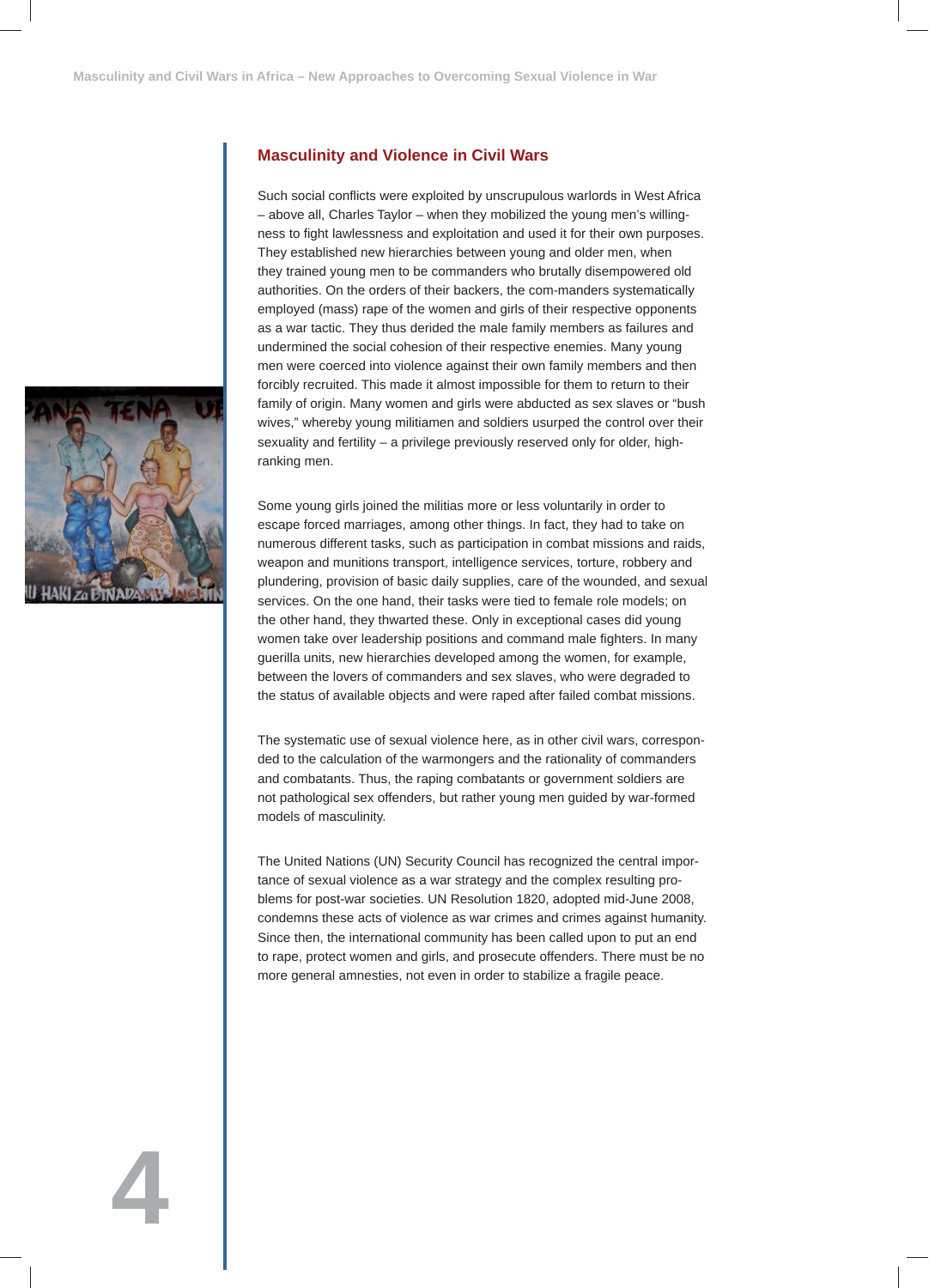# **Problems with Peace Negotiations and Demobilization Programs**

UN Resolution 1325 of October 2000 calls for greater involvement of women in peace talks and the integration of gender dimensions into peace processes. Nevertheless, many peace negotiations are still carried out only by male representatives of the respective warring parties. Even if individual women sit at the negotiating tables, there is no guarantee that they will champion gender equality. The decisive factor is the role they assume and which interest groups they represent. In southern Sudan, women were discredited, because they were partisan and in no way had the well-being of fellow women in mind. Thus, the fact that a person belongs to the female sex is by no means a guarantee that she is prepared to represent gender equality or impartiality in peace talks. Almost everywhere, independent women's organizations and female human rights activists are denied access to negotiating rooms, although they often promote comprehensive peace concepts and medium- and long-term de-escalation. The networks of independent women's rights organizations in the eastern Democratic Republic of the Congo are a clear example of this.

Also in many demobilization programs (for example, those of UN organizations), the international guidelines for gender mainstreaming are not followed at all systematically. Commanders refuse to allow their female fighters to surrender their weapons themselves. They confiscate the women's weapons and often degrade the female fighters to the status of "passive refugees," while those who are responsible for the demobilization programs do nothing to oppose this. The commanders fear damage to their image as heroic leaders of militant warriors if it becomes apparent that they sent women and children to war. After all, surrendering their status-laden weapons implies a loss of power and prestige for the former male fighters themselves, in short, a curtailment of their masculinity. Many demobilization camps are today still not equipped to take in female combatants; rather, they categorize women and children, at best, as members of male fighters' families. Former female fighters frequently face physical and sexual violence, although the camp authorities are in fact obligated to protect them against it. Therefore, many women fighters leave the camps early, especially because the provision of basic supplies is also not always guaranteed.

Making matters even worse, soldiers assigned to the UN or African Union Peace Missions appear on the scene and pay for sexual services with food and essential goods or with money. They thus violate the UN code of conduct and contribute to escalation of local conflicts. Many men – ex-combatants and civilians – view these staged demonstration of virility as an affront. In Sierra Leone, the soldiers were accused of being "beach-keepers" instead of "peacekeepers," because they were found, above all, in the beachfront bars of the capital city. In the eastern Democratic Republic of the Congo, Blue Berets were discredited because they behaved like sex tourists, abused children, and were blatantly racist. This

**The involvement of women in peace negotiations amounts to 4 % worldwide**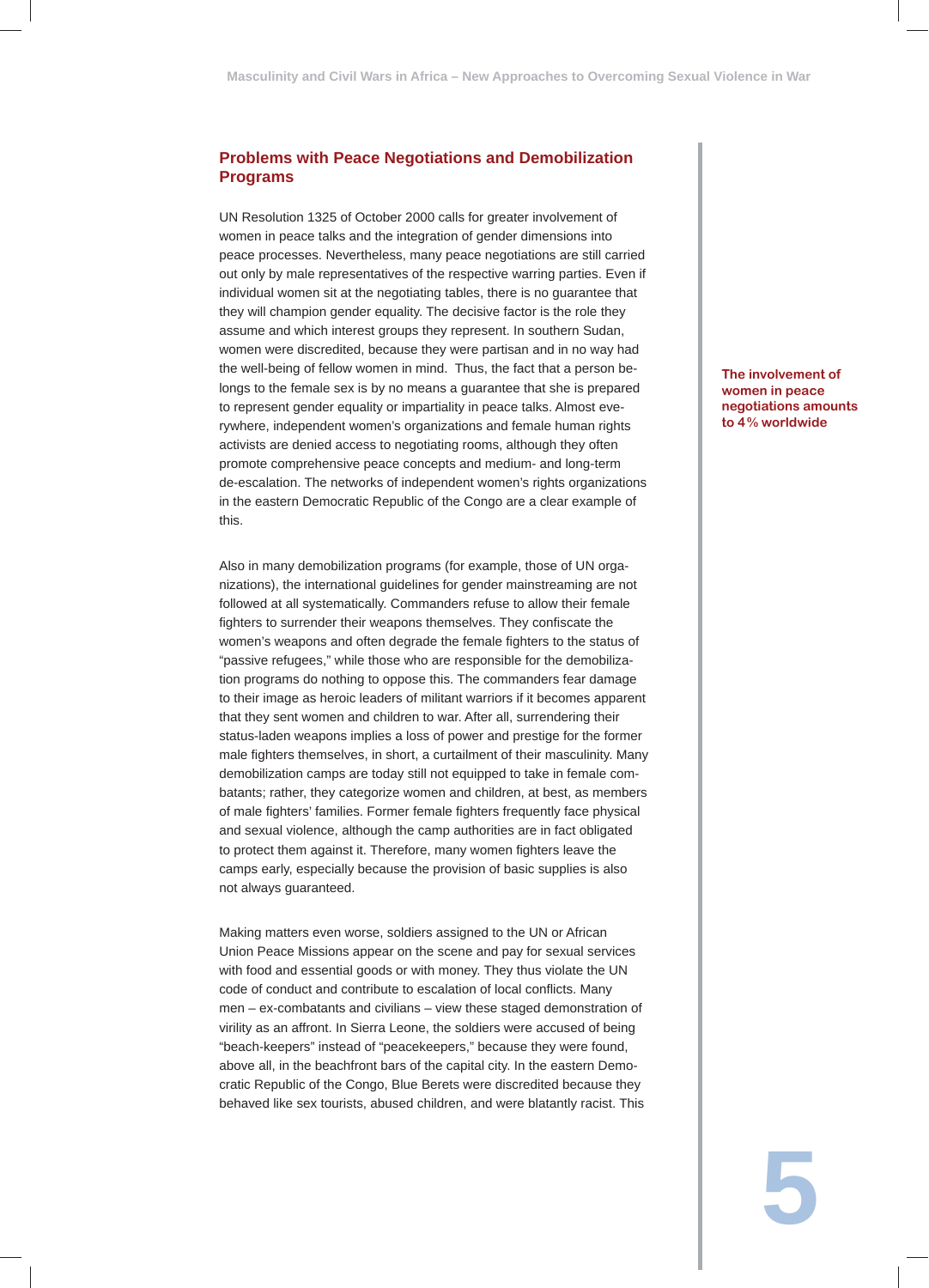is alarming, because gender departments and gender training actually prepare members of peacekeeping missions for their tasks and their responsibilities; it appears that improvements are needed with respect to dealing with sexuality. The high rate of HIV infections among Blue Berets also points to the urgency of this problem, whereby it is unclear when the infections occurred: already in the countries of origin or in the countries where they were deployed.

### **Reintegration Problems and Challenges for Post-war Societies**

Reintegration programs are confronted with complex challenges. If ex-combatants are paid reintegration money and receive, for example, training as craftsmen that is denied the civil population, this is viewed in many places as a reward for killers and a huge injustice – although the re-integration programs are often limited to certain economic sectors and the ex-combatants compete against each other after successfully completing the program, for example, as car mechanics or carpenters. Furthermore, if land ownership patterns are not changed and the ex-fighters gain no access to land, their newly acquired agricultural expertise brings them no benefit.

Especially former female combatants have massive difficulties accessing land. To the extent that there are any programs at all for them, these are usually limited to traditional areas of activity, for example, tailoring or soap production, where the competition in pre-war societies was often already so great that ex-fighters have no chance of gaining a foothold. The fact that they crossed established gender boundaries during the war and took on martial behavioral patterns makes their reintegration into civilian busi-ness more difficult. They frequently encounter hostility from their former male comrades, who interpret their behavior as too assertive and view the role changes during the war as a temporary emergency situation. Former male fighters often forcibly demand the reestablishment of marriage hierarchies, which they interpret as a sign that the old order has been restored. Their own mothers contribute to this, as a mother's position of power in the family is based on subservient daughters-in-law. The resulting conflicts are widespread in Eritrea and Ethiopia, among other places.

The difficulty of countering such processes at the local level with legal reforms and reorientation of national policies is illustrated by the current situation in Liberia. While the new president, Ellen Sirleaf-Johnson, who became a renowned expert on gender and war problems through her international work, has introduced numerous new laws and gender-main-streaming measures, the lived reality of many women is far removed from these. Even in the capital city, many female ex-combatants who joined the combat units in the hope of education and an economic future eke out a miserable existence. Many are frustrated and would take up weapons again to secure their livelihood. Outside the capital city, old male and female elites are using all means at their disposal to undermine the new national guidelines. As recently as September 2008, there were again female genital cuttings/mutilations of girls as part of initiation ceremonies. Even local female politicians defend these operations as an important cultural heritage.

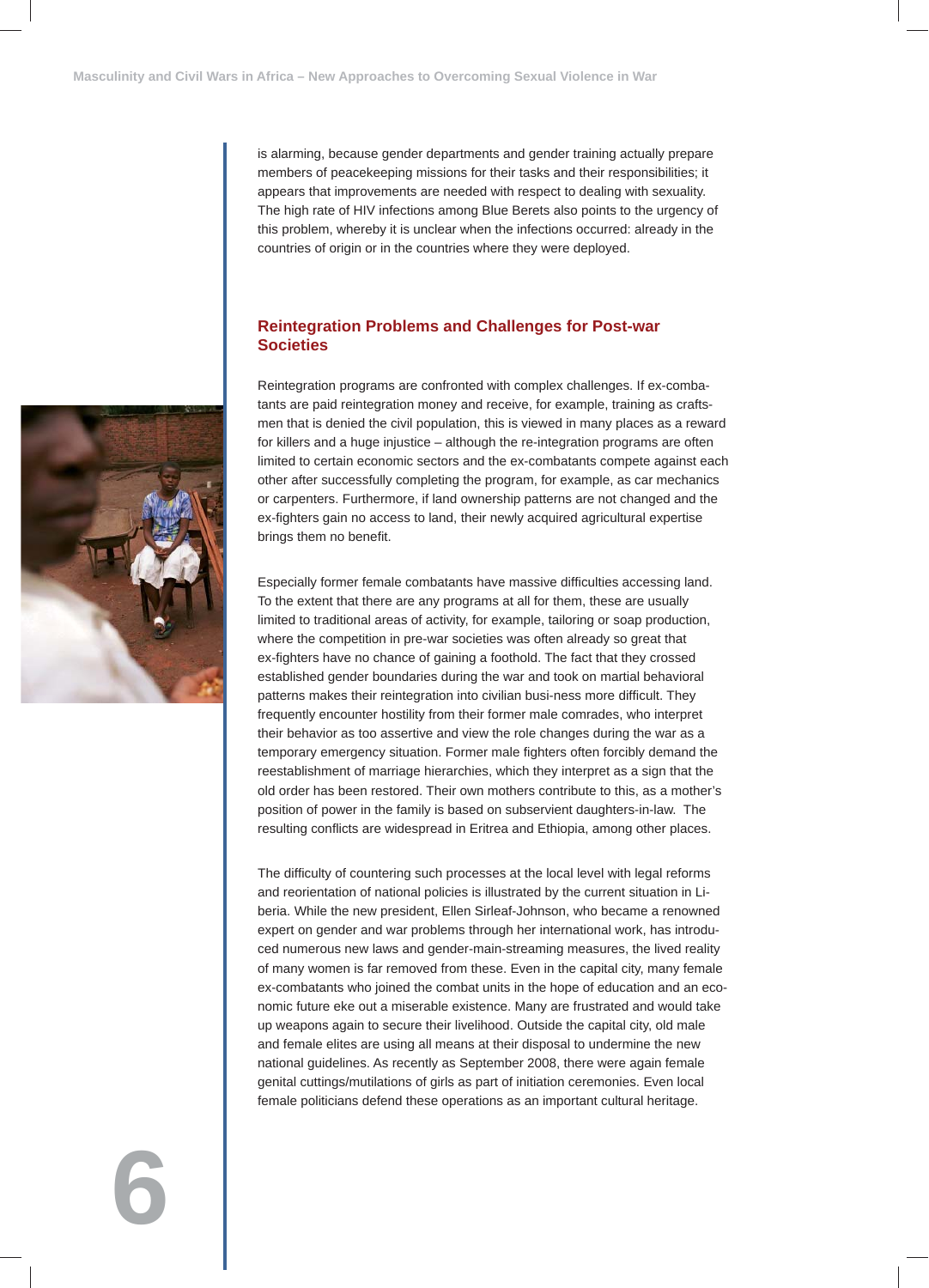Also in neighboring Sierra Leone, female circumcisers, who are highly regarded and powerful, interpret selective female genital mutilation as a way to help reestablish the social order. They even receive expense allowances from the wives of high-ranking politicians. Given this political support by elite local women, women's rights organizations that have worked tirelessly for the abolition of female genital mutilation have a difficult position.

In most post-war societies, there is little assistance available for raped women, because many traditionalists ignore the complex related problems, such as HIV infections or unwanted pregnancies. Counseling centers and shelters for victims of violence that are based on a women's rights approach are concentrated in the cities, due to their limited capacities. Keeping silent about the experienced violence becomes a wide-spread strategy with which the victims of violence attempt to avoid stigmatization. This is particularly the case when truth and reconciliation commissions or war crimes tribunals do not offer a forum in which to address sexual violence.

#### **Consequences for the Concept of Governance**

Gender analyses of pre-war, war, and post-war societies can contribute to the recognition of specific national and local conflict constellations and to measures that counter the escalation of violence. This requires cross-sectoral approaches and cooperation between government institutions and nongovernmental organizations. Good governance practices, such as anchoring democratic and transparent political decision-making processes at all levels, curbing the misuse of power and corruption, freedom of the press and of expression, and the realization of women's and human rights, are critically important. Protecting women and girls from sexual and domestic violence is crucial. National gender strategies and com-prehensive programs to systematically anchor gender equality in all policy areas and sectors can also help prevent belligerents from using reduc-tionist gender stereotypes to divide a society.

**Establishing the "old" social regime after the war**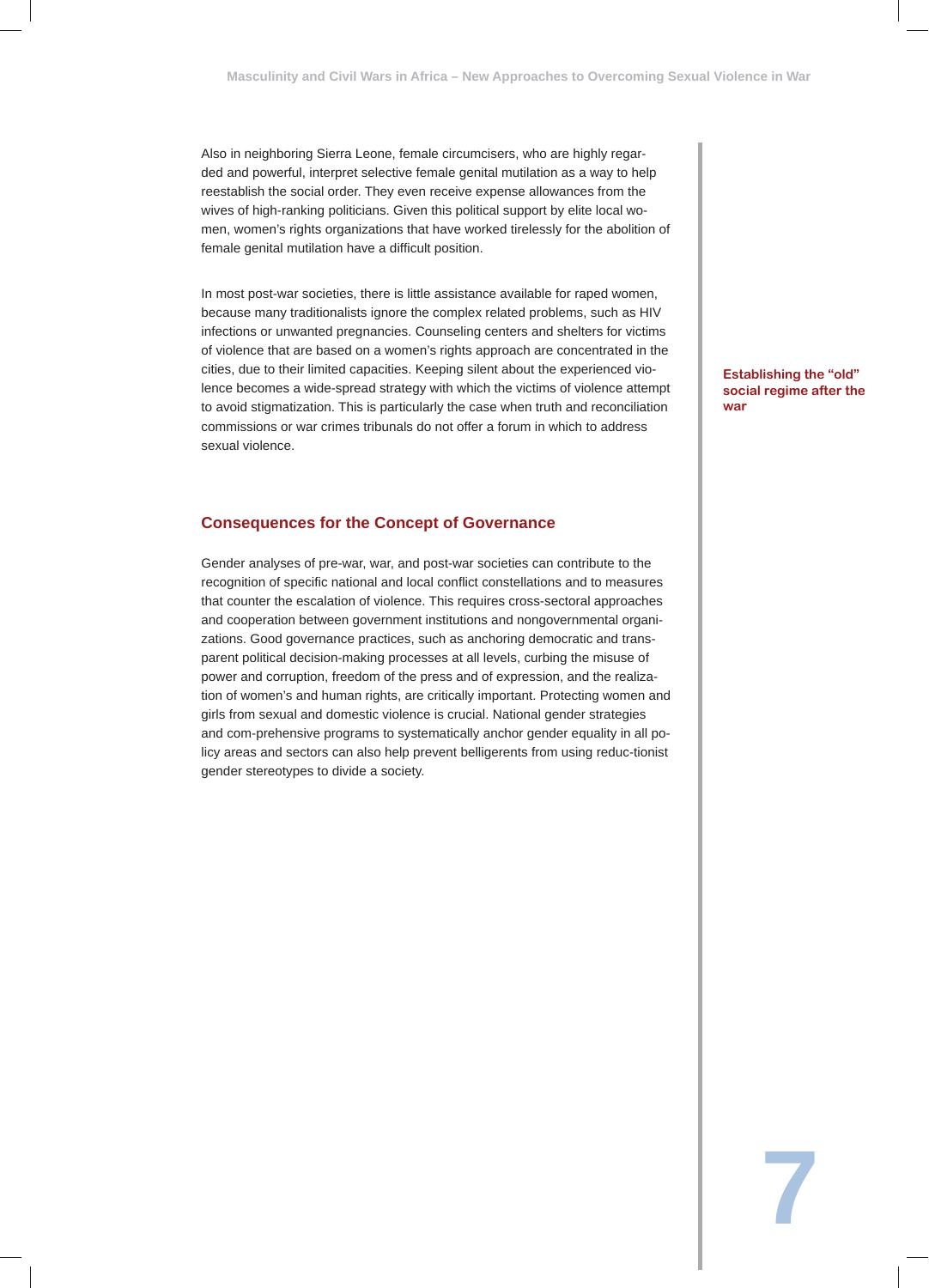**Gender justice as prevention of violence escalation and peacekeeping**

## **Challenges for Development Cooperation**

In order to prevent the escalation of violence and war, it is important to strengthen democratic structures and avenues for political participation on all decision-making levels. Also the promotion of pluralistic, extra-parliamentary participatory processes as well as freedom of the press and of expression can help contain nationalistic, ethnic, or racist radicalization, the often sexist glorification of violence, and an increasing propensity to use violence, for example, against minorities. However, governmental and nongovernmental forces that promote non-violent conflict resolution must proceed in a coordinated manner. Depending on how democratically a government acts, cooperation between government institutions and civil society interest groups can be useful. Networking women and non-governmental organizations that promote gender equality and social justice is effective. Recognition of women's rights, protection of women and childr-en against sexual and domestic violence, and punishment of offenders can counteract sexist and proprietorial models of masculinity. This requires that sexism and organized crimes such as trafficking in human beings and forced prostitution be condemned by the society. In cases of authoritarian and militaristic governments, ways should be sought to strengthen the human-rights-based control functions of nongovernmental organizations vis-à-vis the respective ruling powers.

Demobilization measures require not only integrated gender programs that take into account the fact that female and male ex-combatants had to take on a variety of tasks during the wars and often were both perpetrators and victims. Innovative approaches designed to limit violence and provide re-orientation are also necessary, particularly for male ex-combatants who were socialized with martial masculinity. Otherwise, there is the danger that they will continue patterns of violence under different auspices in the post-war societies. The importance of overcoming militaristic masculinity is illustrated by the rapidly rising HIV/AIDS rates during and after civil wars. In many places, domestic violence and sexual attacks are daily events. Building sustainable peace is only possible if the manylayered reper-cussions of war on men are systematically addressed.

#### **Potential Approaches and Practical Instruments**

Reorientation can serve to strengthen and network men who, as "change agents," reject violent conflict resolution and define their masculinity by way of criteria such as commitment to human dignity, human rights, justice, social fatherhood, and partnership. Depending on the respective social context, such change agents can be religious authorities, for example, church representatives and imams, socially recognized local authorities, heads of family groups, or representatives of civil society groups. However, they can also be individual young men who courageously stand up against the brutality of their contemporaries and take the part of women or girls. Such everyday heroes need support and a network, as they are often harassed by other young men as "effeminate" and marginalized. It is all the more remarkable that quite a few committed young men in violent societies like South Africa, Uganda, and Rwanda demand an end to sexual violence and irresponsible sexual behavior from their contemporaries.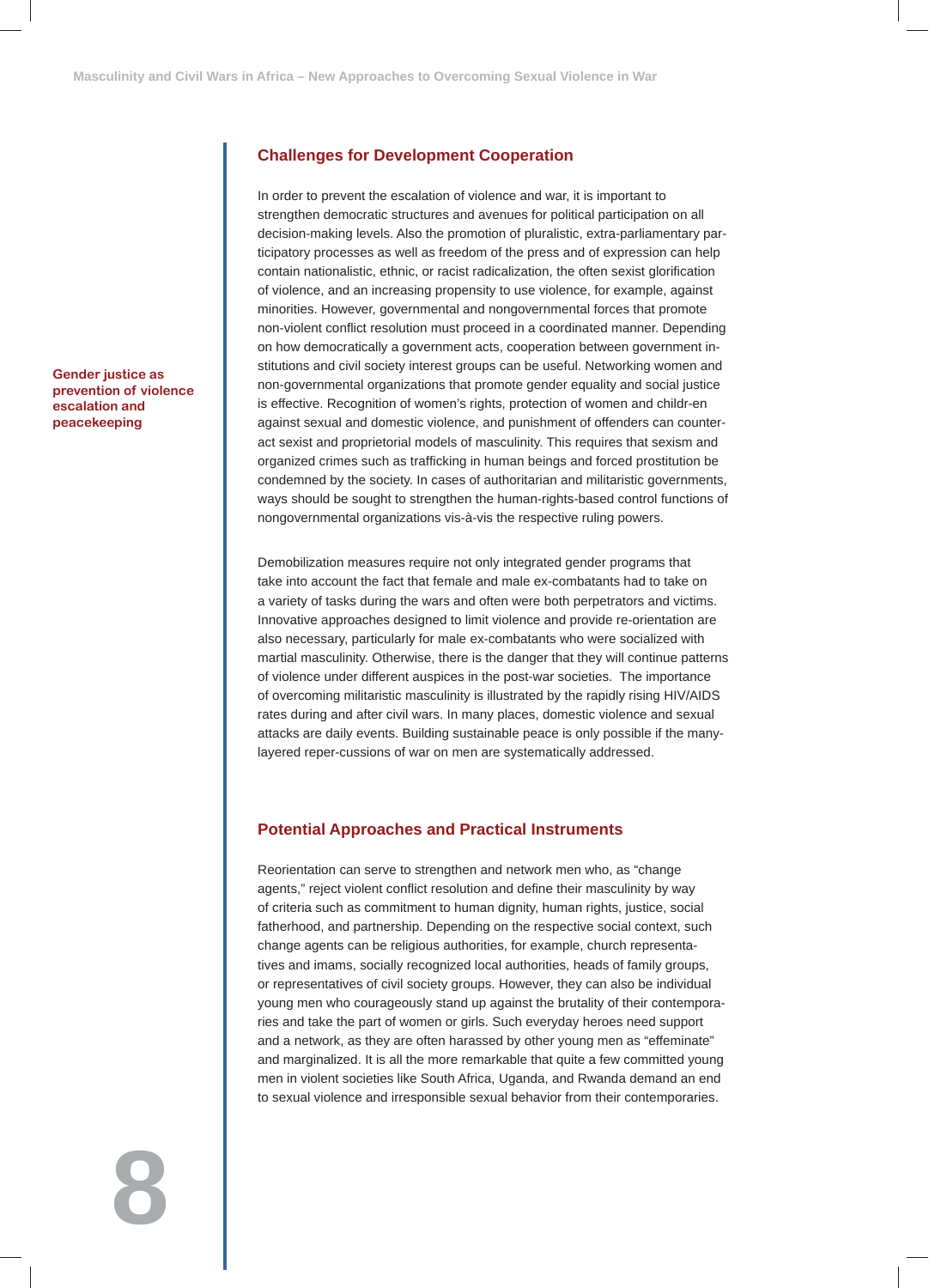Individual activists form alliances with women's organizations and assert that "real men do not rape." It would be important to link such initiatives to the often economically oriented programs for ex-combatants. These men must be offered culturally appropriate forums in which to discuss violent models of masculinity, socialization to violence, and new life patterns.

Such processes cannot occur in isolation; rather, experiences with violence and exploitative relationships between men must be examined. When structural socio-economic inequalities between men, for example, with respect to control over resources, are not overcome, there remains the potential for conflict, which can be quickly laden with nationalistic and ethnic propaganda or with promises of salvation of all kinds. Care must therefore be exercised with respect to powerful actors or groups of actors who, out of self-interest, equate reestablishment of social order with a return to the pre-war system. Ultimately, structural inequalities and marginalization processes played a central role in the escalation of violent conflicts in many pre-war societies. Therefore, comprehensive social, economic, political, and legal processes of change must prevent post-war situations from reverting to pre-war situations.

#### **"Real men do not rape"**

**9**

#### **References**

#### **Holzmann, Nora (2006).**

Gender und Konflikte. Ein Orientierungspapier. Eschborn: GTZ. **Reimann, Cordula (2001).**

Towards gender mainstreaming in crisis prevention and conflict management. Guidelines for the German Technical Co-operation. Eschborn: GTZ. **Schäfer, Rita (2008).**

Frauen und Kriege in Afrika. Ein Beitrag zur Gender-Forschung. Frankfurt a.M.: Brandes und Apsel Verlag.